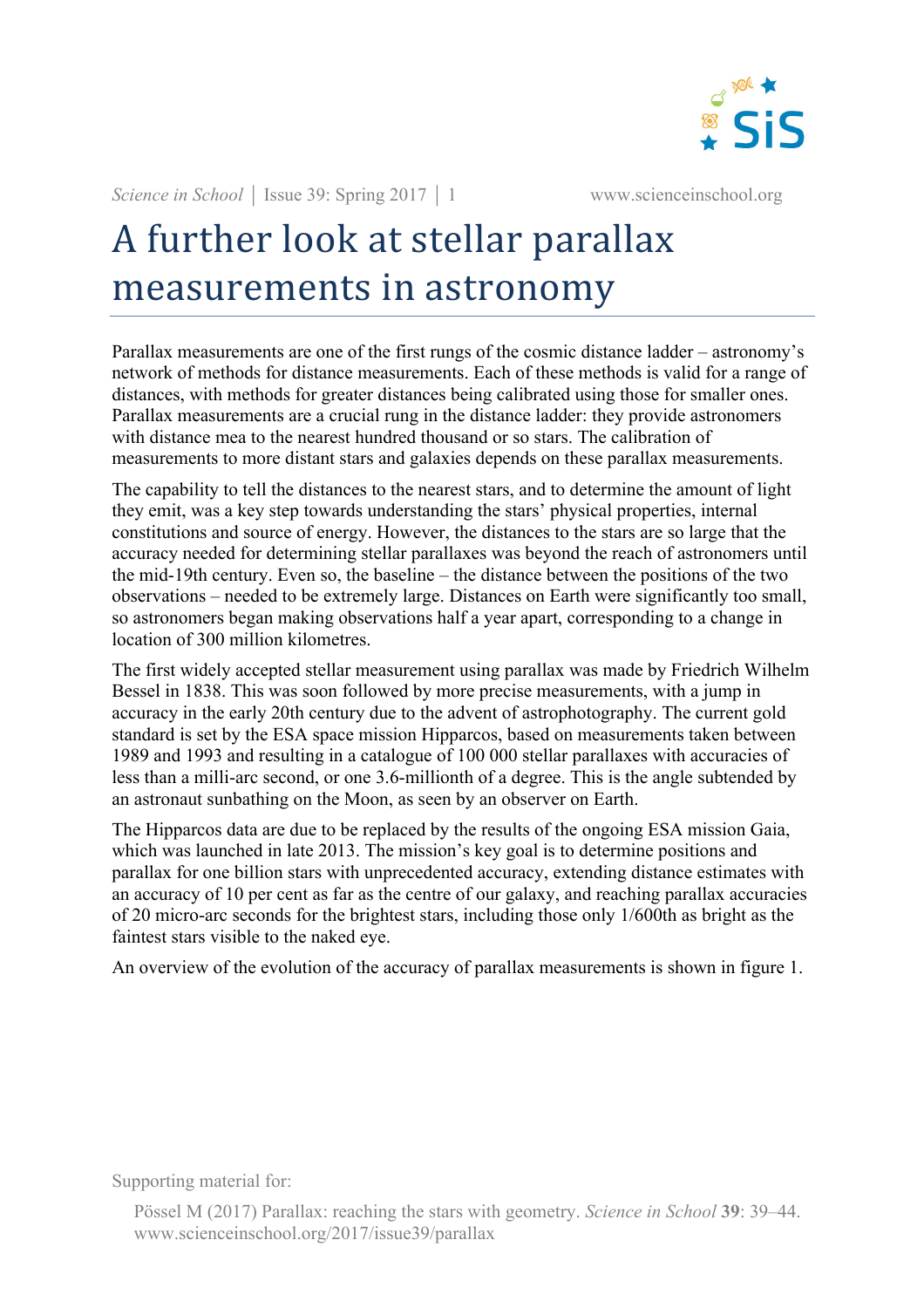



*Figure 1: Changes in estimated parallax accuracy measurements over time. The figures in brackets are the number of stars observed for that survey. Image courtesy of Markus Pössel*

## **Resources**

To find out more about the history of parallax measurements, see: Hirshfeld A (2013) *Parallax: The Race to Measure the Cosmos*. Mineola, NY, USA: Dover Publications. ISBN: 9780486490939

For those who can read German, the original stellar parallax story can be read in: Bessel FW (1838) Bestimmung der Entfernung des 61sten Sterns des Schwans. *Astronomische Nachrichten* **16**: 65-96. doi: 10.1002/asna.18390160502

More information about the cosmic distance ladder can be found in the following two books:

de Grijs R (2011) *An Introduction to Distance Measurement in Astronomy*. Chichester, UK: John Wiley & Sons. ISBN: 9780470511800

Webb S (2008) *Measuring the Universe: The Cosmological Distance Ladder*. London, UK: Springer. ISBN: 9781852331061

For more information about the Hipparcos mission and its results, see:

Supporting material for:

Pössel M (2017) Parallax: reaching the stars with geometry. *Science in School* **39**: 39–44. www.scienceinschool.org/2017/issue39/parallax